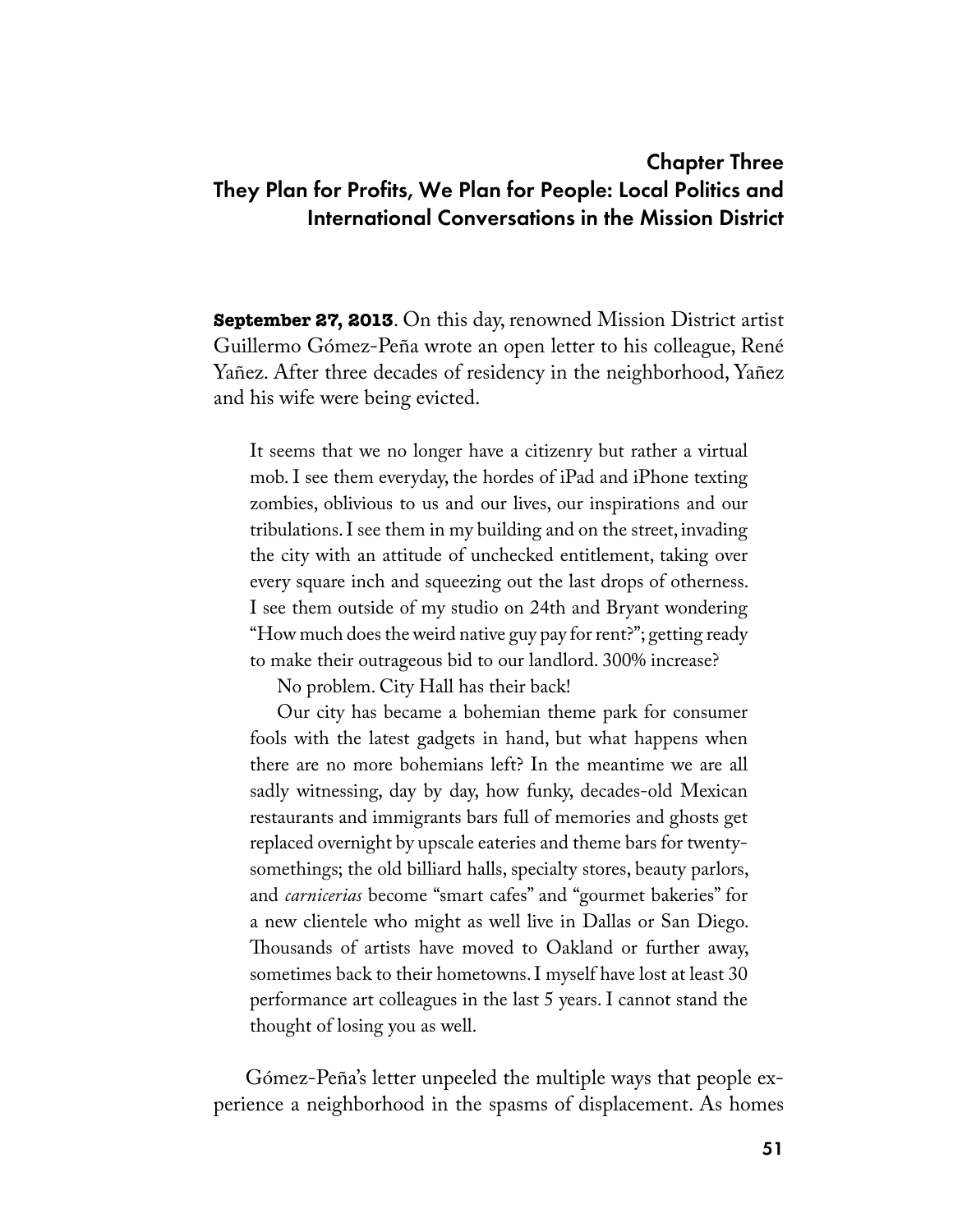## **DISPATCHES AGAINST DISPLACEMENT**

are lost, so too are the things that make cities valuable: sanctuary, memory, culture, and community. Yañez's impending eviction represented the destruction of all four. He was responsible for bringing the Dia de los Muertos celebration to the Mission, founding the Galería de la Raza and other Latino cultural institutions, while mentoring a generation of radical artists.1

"In my block, what I see is people getting evicted, at the same time as a great deal of cultural tourism. There is going to be just enough left of Latino culture to provide the illusion of Latinism or Chingonismo," remarked Yañez.<sup>2</sup>

In 2013 the housing movement was reinvigorated and took to the streets once more. With evictions quickly cannibalizing the remains of the city's housing stock, the city's tech industry loomed large in activist crosshairs. Resurgent tech, whose bubble was thought to be burst in 2000 was back with a vengeance, with  $1,700$  firms employing  $44,000$  people.<sup>3</sup> The vast majority of those people migrated from places far a field. Simple laws of competition pitted tech workers, whose median starting wage is \$123,000, against the rest of the city for housing already in scarce supply.4 According to the Anti-Eviction Mapping Project, a volunteer effort that researches the impacts and causes of displacement, evictions were up 115 percent in 2013 over the previous year.<sup>5</sup>

The clear-cutting of San Francisco's affordable housing has resulted in an atmosphere that can best be described as "Tech versus Everyone Else." In September of 2013, activists associated with Eviction Free San Francisco began blockading the now-infamous "Google Buses," private corporate buses that transport techies from their neighborhoods in San Francisco to the corporate headquarters of Google, Facebook, MTV, and others in nearby Silicon Valley. The tactic was simple: surround the bus and don't let anyone get to work on time. The series of protests drew international media attention to San Francisco's displacement epidemic. But the meaning of protests was contested, even by the protesters themselves: some insisted that they wanted the techies to join the movement against displacement, viewing them as simply high-paid pawns in the game. And others made little distinction between a Facebook employee and Mark Zuckerberg, the company's boy-wonder founder whose personal net worth